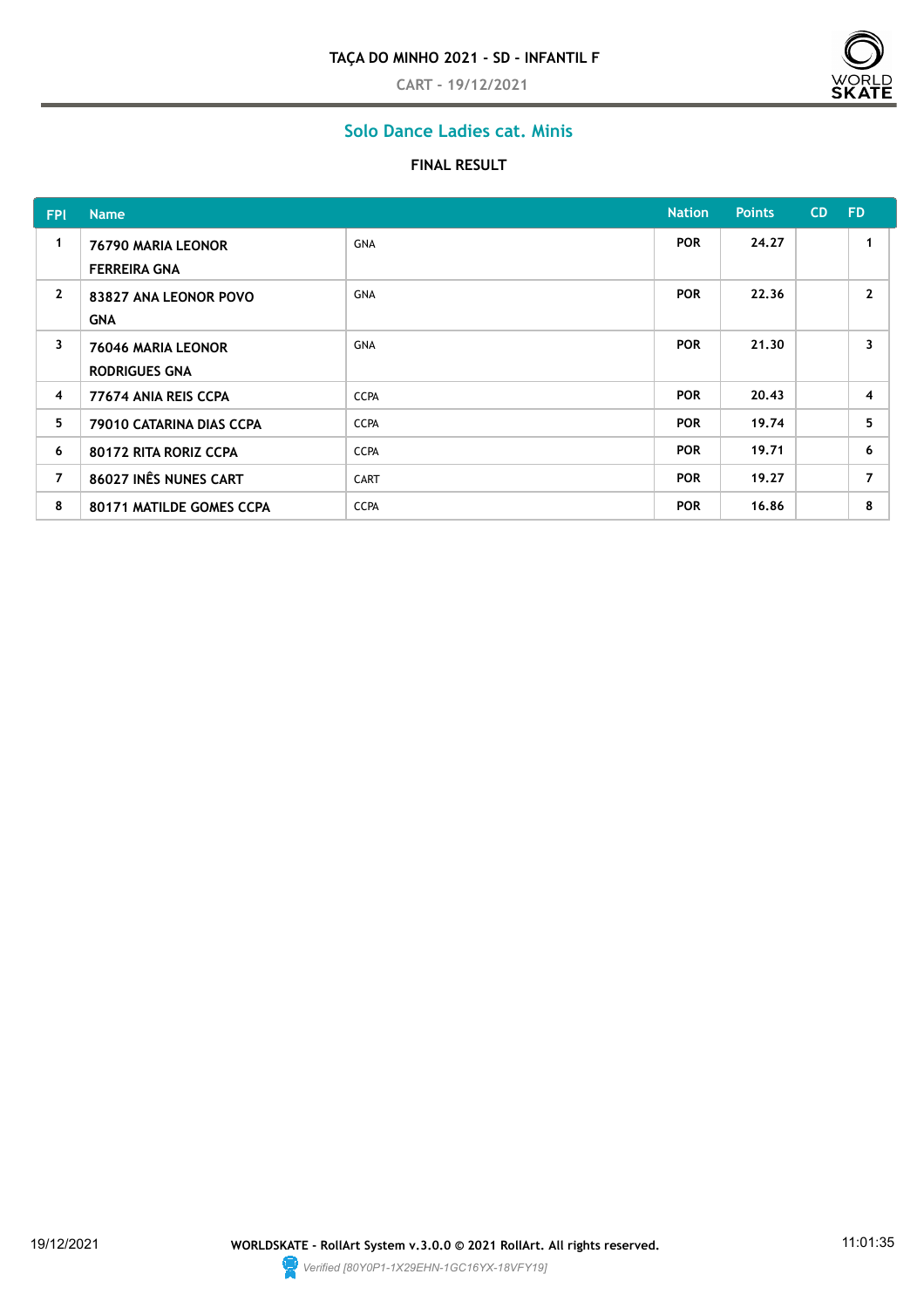**CART - 19/12/2021**



#### **Solo Dance Ladies cat. Minis - Free Dance**

| Rank<br><b>Name</b><br>1<br>76790 MARIA LEONOR FERREIRA GNA |                                                 |                 |                      | <b>Nation</b><br><b>POR</b> |      | <b>Total</b><br>Element<br>score<br>15.00 |              | <b>Total</b><br>Component<br>score (factored)<br>9.27 | <b>Total</b><br><b>Deductions</b><br>0.00 | <b>Total</b><br>Segment<br>score<br>24.27 |
|-------------------------------------------------------------|-------------------------------------------------|-----------------|----------------------|-----------------------------|------|-------------------------------------------|--------------|-------------------------------------------------------|-------------------------------------------|-------------------------------------------|
| # Executed Element                                          |                                                 | Info            | <b>Base</b><br>Value | QOE                         | J1   | J2                                        | J3           |                                                       |                                           | Scores of<br>Panel                        |
| <b>Dance Sequence</b>                                       | FoSqB                                           | Footwork Seq    | 4.00                 | 0.00                        | 0    | $\mathbf{0}$                              | $\mathbf{0}$ |                                                       |                                           | 4.00                                      |
| <b>Dance Travelling</b><br>2                                | Tr1                                             | Traveling       | 3.50                 | 0.30                        | $+1$ | $+1$                                      | $+1$         |                                                       |                                           | 3.80                                      |
| 3<br><b>Dance Step</b>                                      | <b>ChStS</b>                                    | Choreo Step Seq | 3.00                 | 0.20                        | $+1$ | $+1$                                      | $+1$         |                                                       |                                           | 3.20                                      |
| Dance Step<br>4                                             | ASq1                                            | Art Foot Seq    | 4.00                 | 0.00                        | 0    | $\mathbf 0$                               | 0            |                                                       |                                           | 4.00                                      |
|                                                             |                                                 |                 | 14.50                |                             |      |                                           |              |                                                       |                                           | 15.00                                     |
| <b>Program Components</b>                                   |                                                 |                 | Factor               |                             |      |                                           |              |                                                       |                                           |                                           |
| <b>Skating Skills</b>                                       |                                                 |                 | 0.8                  |                             | 2.75 | 2.75                                      | 2.75         |                                                       |                                           | 2.75                                      |
| Transitions/Linking Footwork/Movement                       |                                                 |                 | 0.8                  |                             | 2.75 | 2.50                                      | 3.00         |                                                       |                                           | 2.75                                      |
| Performance/Execution                                       |                                                 |                 | 0.8                  |                             | 3.25 | 3.00                                      | 3.25         |                                                       |                                           | 3.17                                      |
| Choreography/Composition                                    |                                                 |                 | 0.8                  |                             | 3.00 | 2.75                                      | 3.00         |                                                       |                                           | 2.92                                      |
|                                                             | Judges Total Program Component Score (factored) |                 |                      |                             |      |                                           |              |                                                       |                                           | 9.27                                      |
| 0.00<br><b>Deductions</b>                                   |                                                 |                 |                      |                             |      |                                           |              |                                                       |                                           |                                           |

| <b>Event Manager</b> | CARLA REGO             | <b>Specialist</b> | RICARDO PINTO   |
|----------------------|------------------------|-------------------|-----------------|
| Data Operator        | <b>JOSÉ MENDES</b>     | Controller        | HUGO CHAPOUTO   |
| Referee              | <b>CAROLINA VARELA</b> | Judae 1           | CAROLINA VARELA |
| Judge 2              | MARIA JOÃO SOUSA       | Judge 3           | NUNO FERNANDES  |

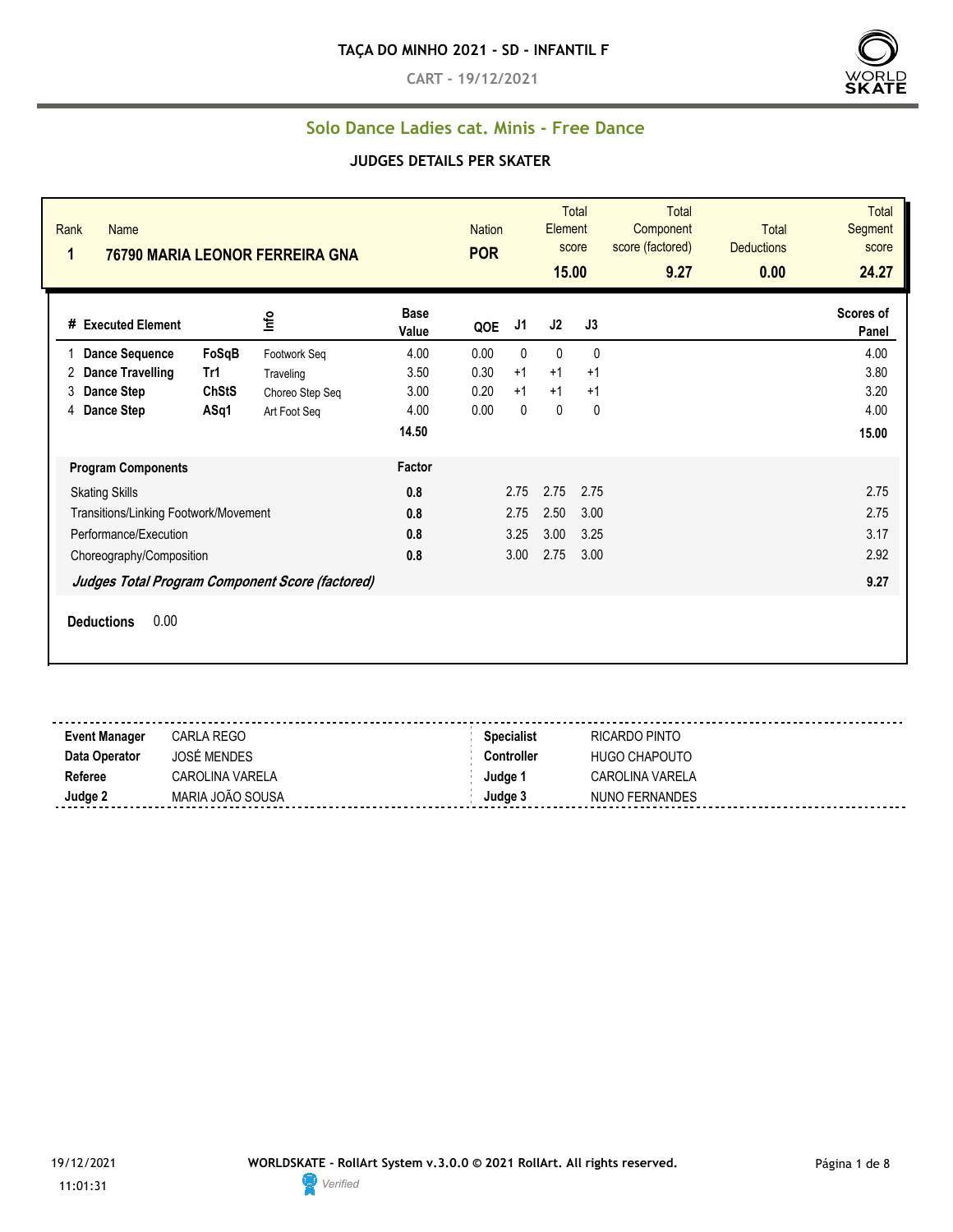| Rank<br><b>Name</b><br>$\overline{2}$<br>83827 ANA LEONOR POVO GNA                                              |                                              | <b>Nation</b><br><b>POR</b> |                         | Element<br>14.43                             | <b>Total</b><br>score        | <b>Total</b><br>Component<br>score (factored)<br>7.93 | Total<br><b>Deductions</b><br>0.00 | <b>Total</b><br><b>Segment</b><br>score<br>22.36 |                      |
|-----------------------------------------------------------------------------------------------------------------|----------------------------------------------|-----------------------------|-------------------------|----------------------------------------------|------------------------------|-------------------------------------------------------|------------------------------------|--------------------------------------------------|----------------------|
| # Executed Element                                                                                              | lnfo                                         | <b>Base</b><br>Value        | QOE                     | J1                                           | J2                           | J3                                                    |                                    |                                                  | Scores of<br>Panel   |
| <b>ChStS</b><br><b>Dance Step</b><br><b>Dance Sequence</b><br>FoSq1<br>2<br><b>Dance Travelling</b><br>Tr1<br>3 | Choreo Step Seq<br>Footwork Seq<br>Traveling | 3.00<br>5.00<br>3.50        | $-0.07$<br>0.00<br>0.10 | $\mathbf{0}$<br>$\mathbf{0}$<br>$\mathbf{0}$ | $-1$<br>$\mathbf{0}$<br>$+1$ | $\mathbf{0}$<br>$\mathbf{0}$<br>$\mathbf{0}$          |                                    |                                                  | 2.93<br>5.00<br>3.60 |
| Dance Step<br>ASqB<br>4                                                                                         | Art Foot Seg                                 | 3.00<br>14.50               | $-0.10$                 | $-1$                                         | $\mathbf{0}$                 | $\mathbf{0}$                                          |                                    |                                                  | 2.90<br>14.43        |
| <b>Program Components</b>                                                                                       |                                              | Factor                      |                         |                                              |                              |                                                       |                                    |                                                  |                      |
| <b>Skating Skills</b>                                                                                           |                                              | 0.8                         |                         | 2.25                                         | 2.25                         | 2.25                                                  |                                    |                                                  | 2.25                 |
| Transitions/Linking Footwork/Movement                                                                           |                                              | 0.8                         |                         | 2.50                                         | 2.50                         | 2.50                                                  |                                    |                                                  | 2.50                 |
| Performance/Execution                                                                                           |                                              | 0.8                         |                         | 3.00                                         | 2.75                         | 2.00                                                  |                                    |                                                  | 2.58                 |
| Choreography/Composition                                                                                        |                                              | 0.8                         |                         | 3.00                                         | 2.75                         | 2.00                                                  |                                    |                                                  | 2.58                 |
| Judges Total Program Component Score (factored)                                                                 |                                              |                             |                         |                                              |                              |                                                       |                                    |                                                  | 7.93                 |
| 0.00<br><b>Deductions</b>                                                                                       |                                              |                             |                         |                                              |                              |                                                       |                                    |                                                  |                      |

| <b>Event Manager</b> | CARLA REGO         | <b>Specialist</b> | RICARDO PINTO        |
|----------------------|--------------------|-------------------|----------------------|
| Data Operator        | <b>JOSÉ MENDES</b> | <b>Controller</b> | <b>HUGO CHAPOUTO</b> |
| Referee              | CAROLINA VARELA    | Judae 1           | CAROLINA VARELA      |
| Judge 2              | MARIA JOÃO SOUSA   | Judge 3           | NUNO FERNANDES       |
|                      |                    |                   |                      |

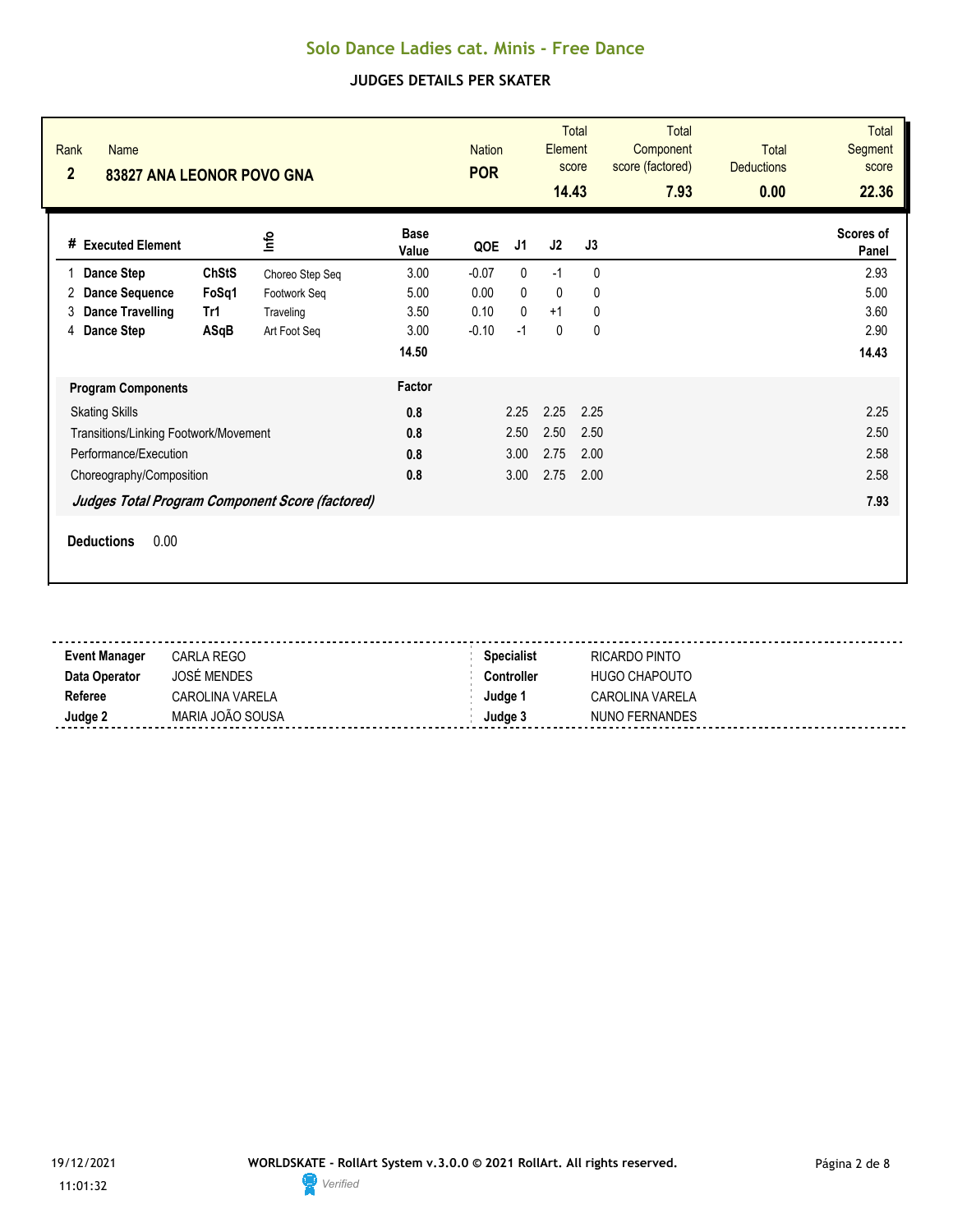| Rank<br>$\overline{\mathbf{3}}$ | <b>Name</b>                           |              | 76046 MARIA LEONOR RODRIGUES GNA                |                      | <b>Nation</b><br><b>POR</b> |              | Element<br>13.70 | <b>Total</b><br>score | <b>Total</b><br>Component<br>score (factored)<br>7.60 | <b>Total</b><br><b>Deductions</b><br>0.00 | <b>Total</b><br>Segment<br>score<br>21.30 |
|---------------------------------|---------------------------------------|--------------|-------------------------------------------------|----------------------|-----------------------------|--------------|------------------|-----------------------|-------------------------------------------------------|-------------------------------------------|-------------------------------------------|
|                                 | # Executed Element                    |              | <u>nfo</u>                                      | <b>Base</b><br>Value | QOE                         | J1           | J2               | J3                    |                                                       |                                           | Scores of<br>Panel                        |
|                                 | <b>Dance Sequence</b>                 | FoSqB        | Footwork Seq                                    | 4.00                 | 0.00                        | $\mathbf{0}$ | $\mathbf{0}$     | $\mathbf{0}$          |                                                       |                                           | 4.00                                      |
| 2                               | <b>Dance Travelling</b>               | Tr1          | Traveling                                       | 3.50                 | 0.20                        | $+1$         | $+1$             | 0                     |                                                       |                                           | 3.70                                      |
| 3                               | Dance Step                            | <b>ChStS</b> | Choreo Step Seq                                 | 3.00                 | 0.00                        | $\mathbf{0}$ | $\mathbf{0}$     | 0                     |                                                       |                                           | 3.00                                      |
| 4                               | <b>Dance Step</b>                     | ASqB         | Art Foot Seq                                    | 3.00                 | 0.00                        | $\mathbf{0}$ | $\pmb{0}$        | $\mathbf{0}$          |                                                       |                                           | 3.00                                      |
|                                 |                                       |              |                                                 | 13.50                |                             |              |                  |                       |                                                       |                                           | 13.70                                     |
|                                 | <b>Program Components</b>             |              |                                                 | Factor               |                             |              |                  |                       |                                                       |                                           |                                           |
|                                 | <b>Skating Skills</b>                 |              |                                                 | 0.8                  |                             | 2.75         | 2.75             | 2.75                  |                                                       |                                           | 2.75                                      |
|                                 | Transitions/Linking Footwork/Movement |              |                                                 | 0.8                  |                             | 2.50         | 2.50             | 2.50                  |                                                       |                                           | 2.50                                      |
|                                 | Performance/Execution                 |              |                                                 | 0.8                  |                             | 2.00         | 2.00             | 2.00                  |                                                       |                                           | 2.00                                      |
|                                 | Choreography/Composition              |              |                                                 | 0.8                  |                             | 2.25         | 2.25             | 2.25                  |                                                       |                                           | 2.25                                      |
|                                 |                                       |              | Judges Total Program Component Score (factored) |                      |                             |              |                  |                       |                                                       |                                           | 7.60                                      |
|                                 | 0.00<br><b>Deductions</b>             |              |                                                 |                      |                             |              |                  |                       |                                                       |                                           |                                           |

| <b>Event Manager</b> | CARLA REGO         | <b>Specialist</b> | RICARDO PINTO   |
|----------------------|--------------------|-------------------|-----------------|
| Data Operator        | <b>JOSÉ MENDES</b> | Controller        | HUGO CHAPOUTO   |
| Referee              | CAROLINA VARELA    | Judae 1           | CAROLINA VARELA |
| Judge 2              | MARIA JOÃO SOUSA   | Judae 3           | NUNO FERNANDES  |
|                      |                    |                   |                 |

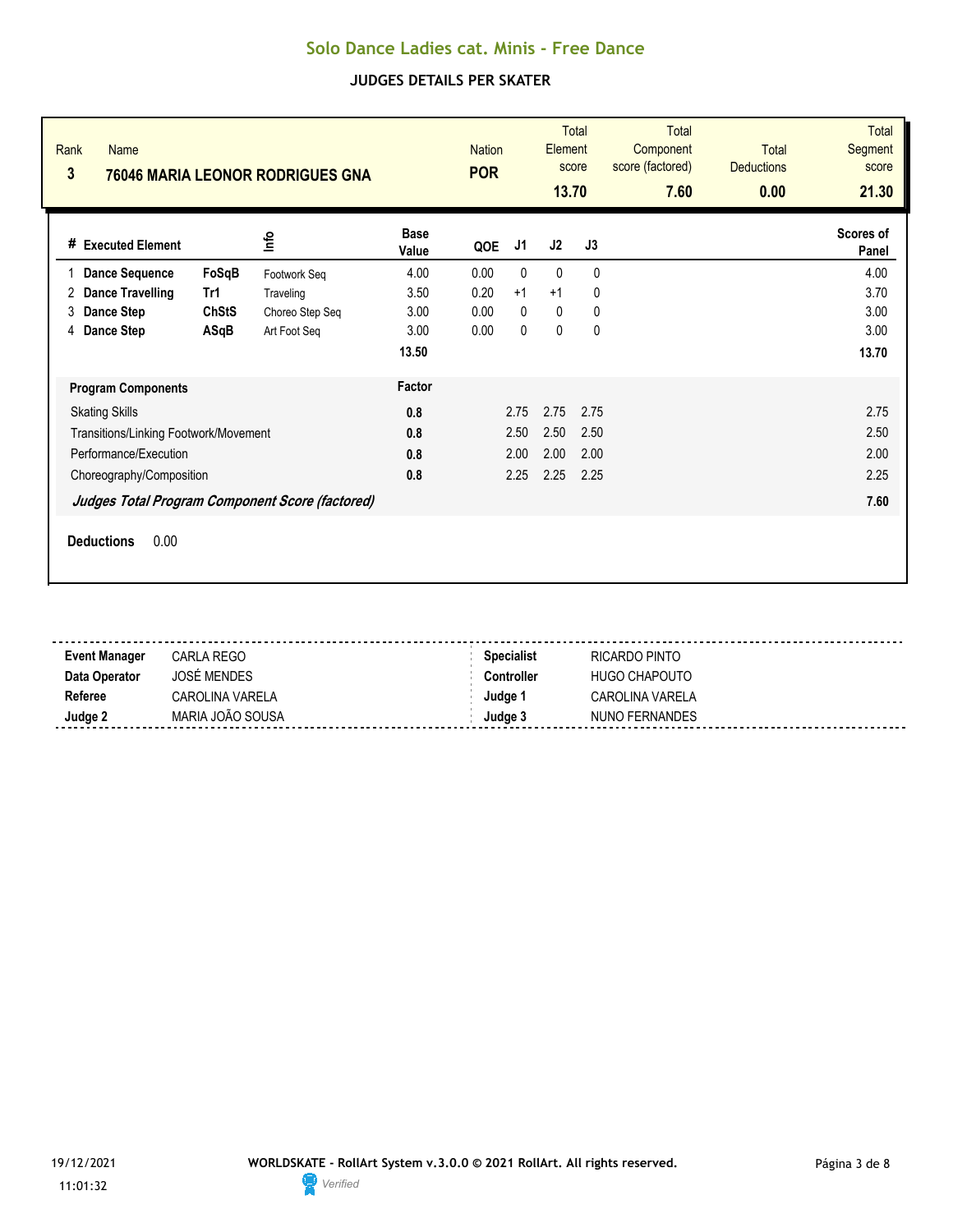| Rank<br><b>Name</b><br>4<br>77674 ANIA REIS CCPA                                                                                                                                                    |                                                                                                       | <b>Nation</b><br><b>POR</b>                                                    | <b>Total</b><br>Element<br>score<br>13.37 |                                          | <b>Total</b><br>Component<br>score (factored)<br>7.06 | <b>Total</b><br><b>Deductions</b><br>0.00 | <b>Total</b><br>Segment<br>score<br>20.43 |
|-----------------------------------------------------------------------------------------------------------------------------------------------------------------------------------------------------|-------------------------------------------------------------------------------------------------------|--------------------------------------------------------------------------------|-------------------------------------------|------------------------------------------|-------------------------------------------------------|-------------------------------------------|-------------------------------------------|
| lnfo<br># Executed Element                                                                                                                                                                          | <b>Base</b><br>Value                                                                                  | J1<br>QOE                                                                      | J <sub>2</sub>                            | J3                                       |                                                       |                                           | Scores of<br>Panel                        |
| <b>Dance Travelling</b><br>Tr1<br>1<br>FoSqB<br><b>Dance Sequence</b><br>2<br>Dance Step<br><b>ChStS</b><br>3<br>Dance Step<br>ASqB<br>4                                                            | 3.50<br>Traveling<br>4.00<br>Footwork Seg<br>3.00<br>Choreo Step Seq<br>3.00<br>Art Foot Seg<br>13.50 | 0.20<br>$+1$<br>$-0.10$<br>$\mathbf{0}$<br>$\Omega$<br>0.07<br>$-1$<br>$-0.30$ | $+1$<br>$\mathbf{0}$<br>$+1$<br>$-1$      | $\Omega$<br>$-1$<br>$\mathbf{0}$<br>$-1$ |                                                       |                                           | 3.70<br>3.90<br>3.07<br>2.70<br>13.37     |
| <b>Program Components</b><br><b>Skating Skills</b><br>Transitions/Linking Footwork/Movement<br>Performance/Execution<br>Choreography/Composition<br>Judges Total Program Component Score (factored) | Factor<br>0.8<br>0.8<br>0.8<br>0.8                                                                    | 2.25<br>2.00<br>2.25<br>2.25                                                   | 2.25<br>2.75<br>2.25<br>2.50              | 2.25<br>2.00<br>1.75<br>2.00             |                                                       |                                           | 2.25<br>2.25<br>2.08<br>2.25<br>7.06      |
| 0.00<br><b>Deductions</b>                                                                                                                                                                           |                                                                                                       |                                                                                |                                           |                                          |                                                       |                                           |                                           |

| <b>Event Manager</b> | CARLA REGO       | <b>Specialist</b> | RICARDO PINTO          |
|----------------------|------------------|-------------------|------------------------|
| Data Operator        | JOSÉ MENDES      | Controller        | <b>HUGO CHAPOUTO</b>   |
| Referee              | CAROLINA VARELA  | Judae 1           | <b>CAROLINA VARELA</b> |
| Judge 2              | MARIA JOÃO SOUSA | Judae 3           | NUNO FERNANDES         |
|                      |                  |                   |                        |

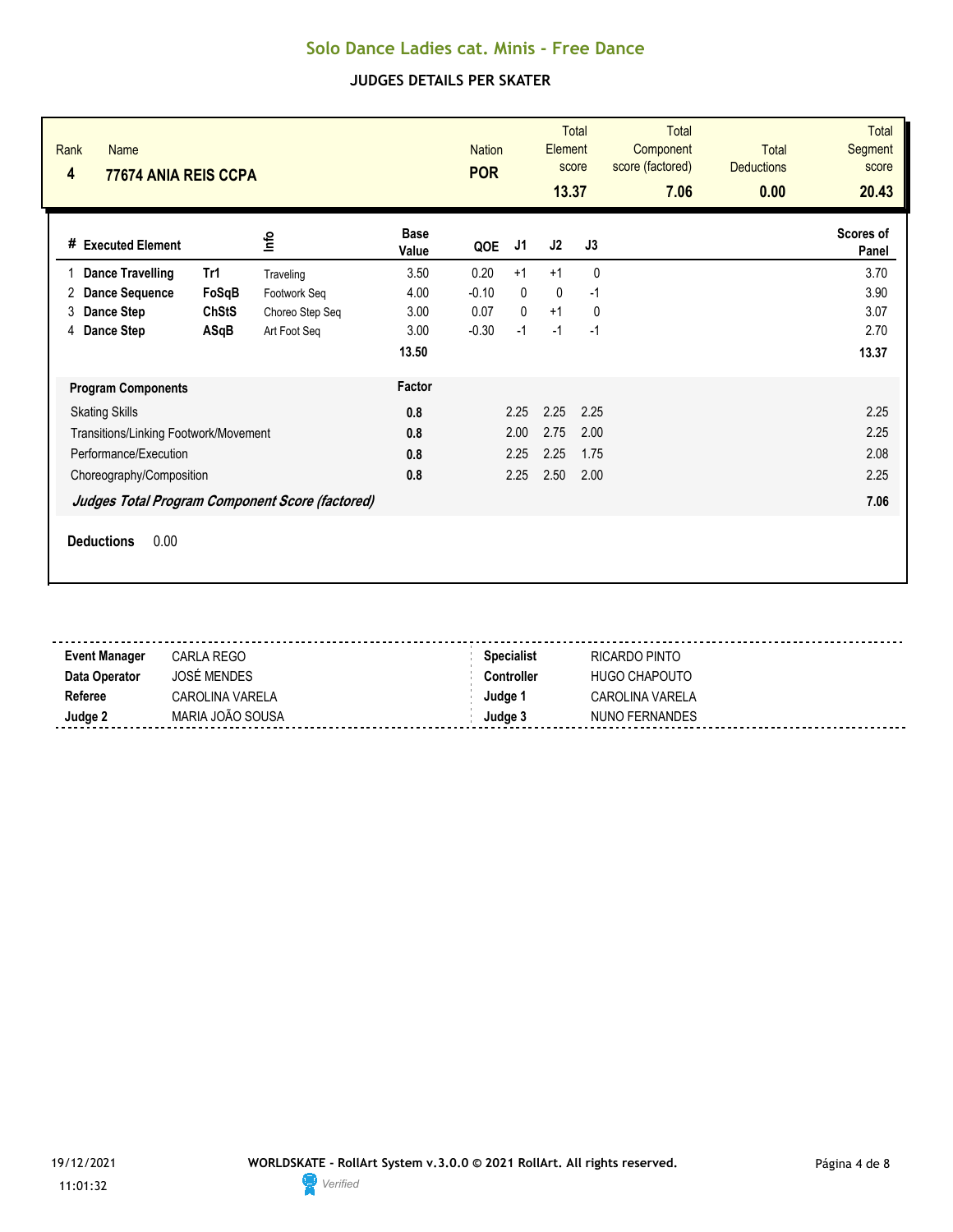| Rank<br><b>Name</b><br>$5\overline{)}$<br>79010 CATARINA DIAS CCPA |              |                 |                      | <b>Nation</b><br><b>POR</b> |              | <b>Total</b><br>Element<br>score<br>13.67 |              | <b>Total</b><br>Component<br>score (factored)<br>6.07 | <b>Total</b><br><b>Deductions</b><br>0.00 | <b>Total</b><br>Segment<br>score<br>19.74 |
|--------------------------------------------------------------------|--------------|-----------------|----------------------|-----------------------------|--------------|-------------------------------------------|--------------|-------------------------------------------------------|-------------------------------------------|-------------------------------------------|
| # Executed Element                                                 |              | <u>Info</u>     | <b>Base</b><br>Value | QOE                         | J1           | J2                                        | J3           |                                                       |                                           | Scores of<br>Panel                        |
| <b>Dance Travelling</b>                                            | Tr1          | Traveling       | 3.50                 | $-0.40$                     | $-1$         | $-1$                                      | $-2$         |                                                       |                                           | 3.10                                      |
| <b>Dance Sequence</b><br>2                                         | FoSqB        | Footwork Seg    | 4.00                 | $-0.30$                     | $-1$         | $-1$                                      | $-1$         |                                                       |                                           | 3.70                                      |
| <b>Dance Step</b><br>3                                             | <b>ChStS</b> | Choreo Step Seq | 3.00                 | 0.07                        | $+1$         | $\mathbf{0}$                              | $\mathbf{0}$ |                                                       |                                           | 3.07                                      |
| Dance Step<br>4                                                    | ASq1         | Art Foot Seq    | 4.00                 | $-0.20$                     | $\mathbf{0}$ | $-1$                                      | $-1$         |                                                       |                                           | 3.80                                      |
|                                                                    |              |                 | 14.50                |                             |              |                                           |              |                                                       |                                           | 13.67                                     |
| <b>Program Components</b>                                          |              |                 | Factor               |                             |              |                                           |              |                                                       |                                           |                                           |
| <b>Skating Skills</b>                                              |              |                 | 0.8                  |                             | 2.00         | 2.00                                      | 1.25         |                                                       |                                           | 1.75                                      |
| Transitions/Linking Footwork/Movement                              |              |                 | 0.8                  |                             | 2.00         | 2.25                                      | 1.50         |                                                       |                                           | 1.92                                      |
| Performance/Execution                                              |              |                 | 0.8                  |                             | 2.75         | 2.25                                      | 1.50         |                                                       |                                           | 2.17                                      |
| Choreography/Composition                                           |              |                 | 0.8                  |                             | 2.25         | 1.75                                      | 1.25         |                                                       |                                           | 1.75                                      |
| Judges Total Program Component Score (factored)                    |              |                 |                      |                             |              |                                           |              |                                                       |                                           | 6.07                                      |
| 0.00<br><b>Deductions</b>                                          |              |                 |                      |                             |              |                                           |              |                                                       |                                           |                                           |

| <b>Event Manager</b> | CARLA REGO       | <b>Specialist</b> | RICARDO PINTO          |
|----------------------|------------------|-------------------|------------------------|
| Data Operator        | JOSÉ MENDES      | Controller        | <b>HUGO CHAPOUTO</b>   |
| Referee              | CAROLINA VARELA  | Judae 1           | <b>CAROLINA VARELA</b> |
| Judge 2              | MARIA JOÃO SOUSA | Judae 3           | NUNO FERNANDES         |
|                      |                  |                   |                        |

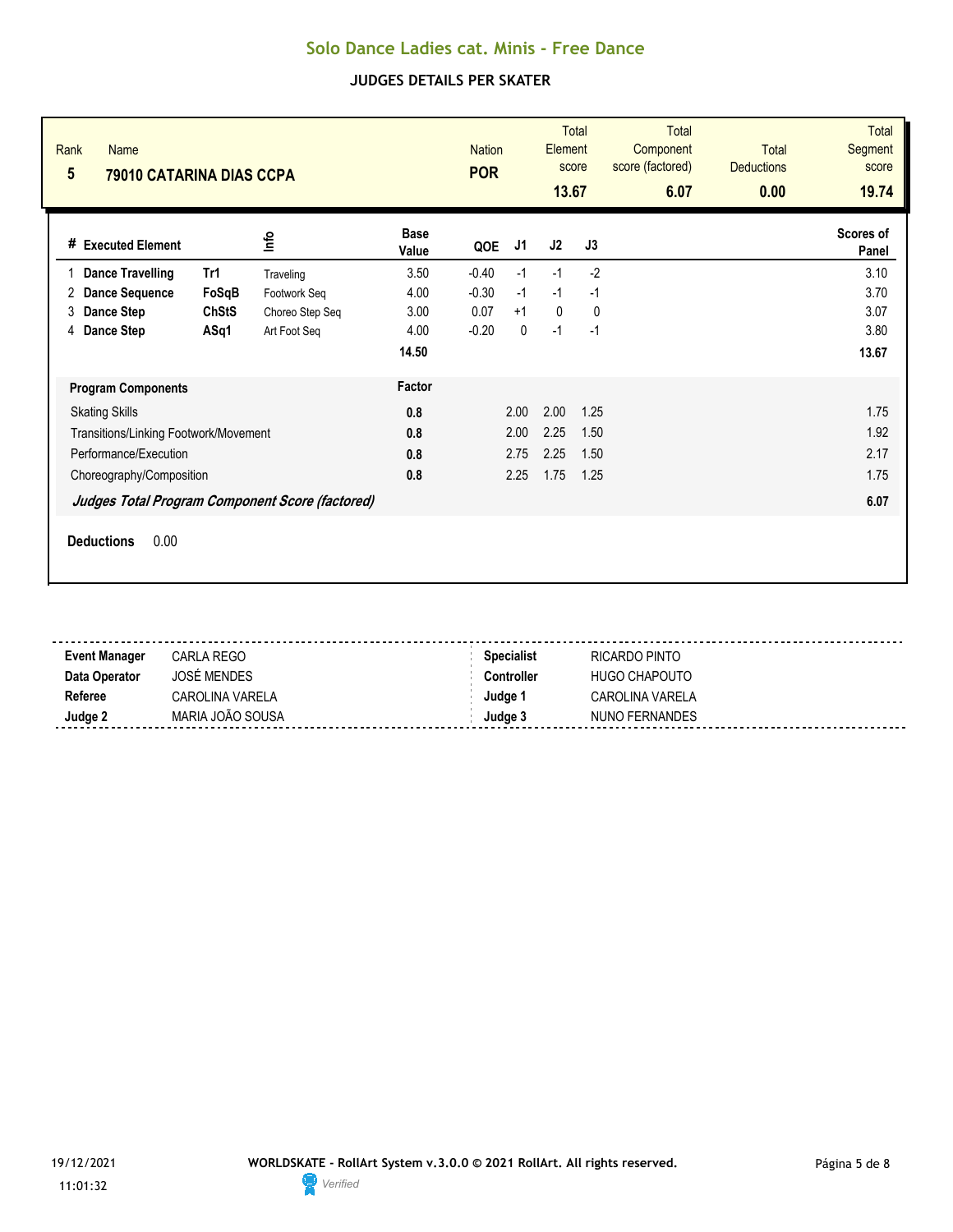| Rank<br><b>Name</b><br>$6\phantom{1}$<br>80172 RITA RORIZ CCPA |                                                 |                      | <b>Nation</b><br><b>POR</b> |              | <b>Total</b><br>Element<br>score<br>14.04 |      | <b>Total</b><br>Component<br>score (factored)<br>5.67 | <b>Total</b><br><b>Deductions</b><br>0.00 | <b>Total</b><br>Segment<br>score<br>19.71 |
|----------------------------------------------------------------|-------------------------------------------------|----------------------|-----------------------------|--------------|-------------------------------------------|------|-------------------------------------------------------|-------------------------------------------|-------------------------------------------|
| # Executed Element                                             | lnfo                                            | <b>Base</b><br>Value | QOE                         | J1           | J2                                        | J3   |                                                       |                                           | Scores of<br>Panel                        |
| <b>Dance Travelling</b><br>Tr1<br>1                            | Traveling                                       | 3.50                 | $-0.10$                     | 0            | $\mathbf 0$                               | $-1$ |                                                       |                                           | 3.40                                      |
| <b>Dance Sequence</b><br>2                                     | FoSq1<br>Footwork Seg                           | 5.00                 | $-0.13$                     | $\mathbf{0}$ | $\mathbf{0}$                              | $-1$ |                                                       |                                           | 4.87                                      |
| Dance Step<br>3                                                | <b>ChStS</b><br>Choreo Step Seq                 | 3.00                 | 0.07                        | $+1$         | $+1$                                      | $-1$ |                                                       |                                           | 3.07                                      |
| Dance Step<br>4                                                | ASqB<br>Art Foot Seq                            | 3.00                 | $-0.30$                     | $-1$         | $-1$                                      | $-1$ |                                                       |                                           | 2.70                                      |
|                                                                |                                                 | 14.50                |                             |              |                                           |      |                                                       |                                           | 14.04                                     |
| <b>Program Components</b>                                      |                                                 | Factor               |                             |              |                                           |      |                                                       |                                           |                                           |
| <b>Skating Skills</b>                                          |                                                 | 0.8                  |                             | 2.00         | 1.75                                      | 1.50 |                                                       |                                           | 1.75                                      |
| Transitions/Linking Footwork/Movement                          |                                                 | 0.8                  |                             | 1.75         | 2.00                                      | 1.50 |                                                       |                                           | 1.75                                      |
| Performance/Execution                                          |                                                 | 0.8                  |                             | 2.50         | 2.00                                      | 1.25 |                                                       |                                           | 1.92                                      |
| Choreography/Composition                                       |                                                 | 0.8                  |                             | 2.00         | 1.75                                      | 1.25 |                                                       |                                           | 1.67                                      |
|                                                                | Judges Total Program Component Score (factored) |                      |                             |              |                                           |      |                                                       |                                           | 5.67                                      |
| 0.00<br><b>Deductions</b>                                      |                                                 |                      |                             |              |                                           |      |                                                       |                                           |                                           |

| <b>Event Manager</b> | CARLA REGO       | <b>Specialist</b> | RICARDO PINTO          |
|----------------------|------------------|-------------------|------------------------|
| Data Operator        | JOSÉ MENDES      | Controller        | <b>HUGO CHAPOUTO</b>   |
| Referee              | CAROLINA VARELA  | Judae 1           | <b>CAROLINA VARELA</b> |
| Judge 2              | MARIA JOÃO SOUSA | Judae 3           | NUNO FERNANDES         |
|                      |                  |                   |                        |

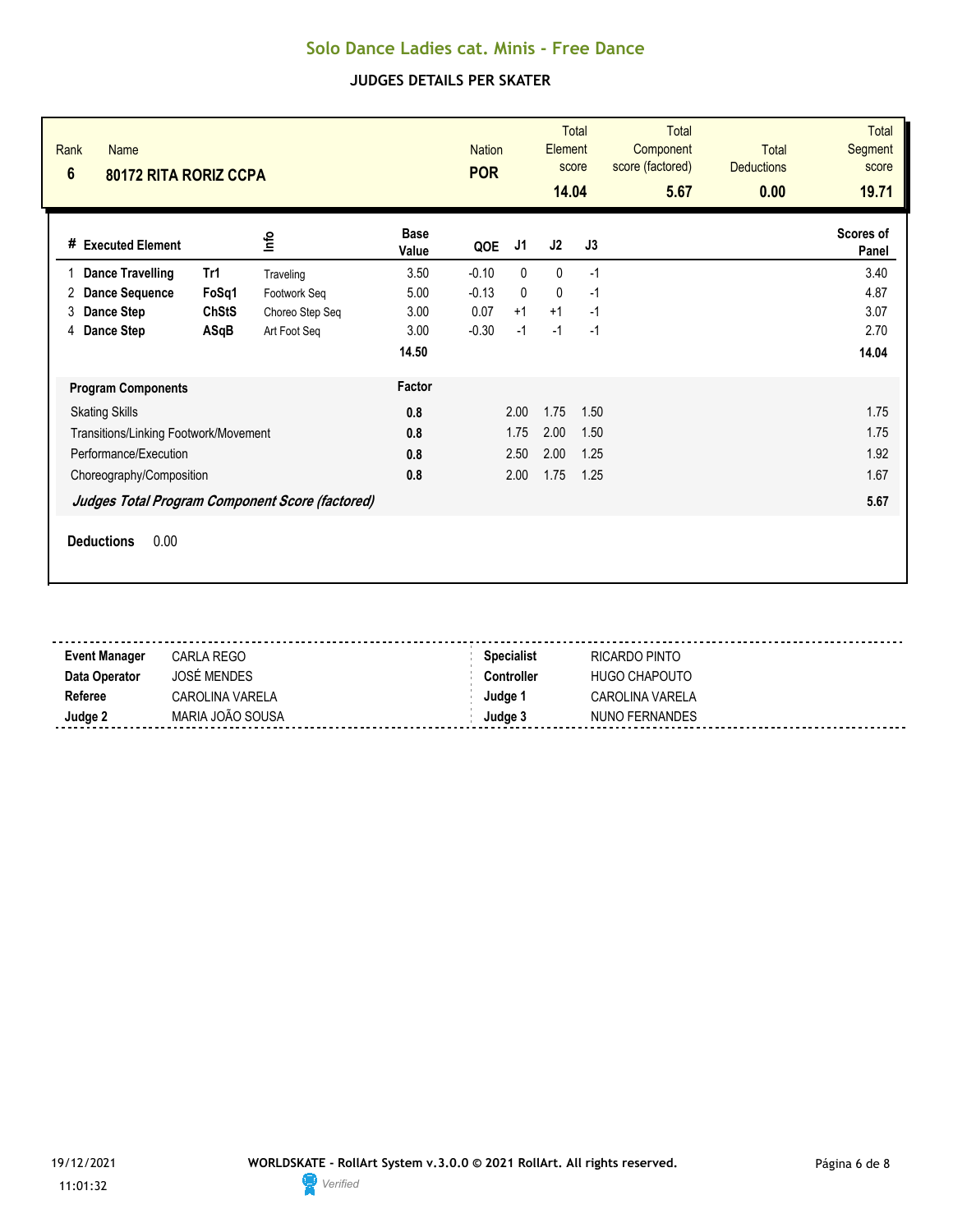| Rank<br><b>Name</b><br>86027 INÊS NUNES CART<br>7   |                         | <b>Nation</b><br><b>POR</b> |              | <b>Total</b><br>Element<br>score<br>14.67 |      | <b>Total</b><br>Component<br>score (factored)<br>4.60 | <b>Total</b><br><b>Deductions</b><br>0.00 | <b>Total</b><br><b>Segment</b><br>score<br>19.27 |
|-----------------------------------------------------|-------------------------|-----------------------------|--------------|-------------------------------------------|------|-------------------------------------------------------|-------------------------------------------|--------------------------------------------------|
| <b>Info</b><br># Executed Element                   | <b>Base</b><br>Value    | QOE                         | J1           | J2                                        | J3   |                                                       |                                           | Scores of<br>Panel                               |
| FoSq1<br><b>Dance Sequence</b><br>1<br>Footwork Seq | 5.00                    | $-0.40$                     | $-1$         | $-1$                                      | $-1$ |                                                       |                                           | 4.60                                             |
| <b>Dance Travelling</b><br>Tr1<br>2<br>Traveling    | 3.50                    | 0.00                        | $\mathbf{0}$ | $\mathbf 0$                               | 0    |                                                       |                                           | 3.50                                             |
| <b>ChStS</b><br>Dance Step<br>3                     | 3.00<br>Choreo Step Seq | $-0.13$                     | $\mathbf{0}$ | $-1$                                      | $-1$ |                                                       |                                           | 2.87                                             |
| Dance Step<br>ASq1<br>4<br>Art Foot Seq             | 4.00                    | $-0.30$                     | $-1$         | $-1$                                      | $-1$ |                                                       |                                           | 3.70                                             |
|                                                     | 15.50                   |                             |              |                                           |      |                                                       |                                           | 14.67                                            |
| <b>Program Components</b>                           | Factor                  |                             |              |                                           |      |                                                       |                                           |                                                  |
| <b>Skating Skills</b>                               | 0.8                     | 1.50                        |              | 1.75                                      | 1.75 |                                                       |                                           | 1.67                                             |
| Transitions/Linking Footwork/Movement               | 0.8                     | 1.50                        |              | 1.25                                      | 1.50 |                                                       |                                           | 1.42                                             |
| Performance/Execution                               | 0.8                     | 1.50                        |              | 1.50                                      | 1.00 |                                                       |                                           | 1.33                                             |
| Choreography/Composition                            | 0.8                     | 1.75                        |              | 1.25                                      | 1.00 |                                                       |                                           | 1.33                                             |
| Judges Total Program Component Score (factored)     |                         |                             |              |                                           |      |                                                       | 4.60                                      |                                                  |
| <b>Deductions</b><br>0.00                           |                         |                             |              |                                           |      |                                                       |                                           |                                                  |

| <b>Event Manager</b> | CARLA REGO         | <b>Specialist</b> | RICARDO PINTO   |
|----------------------|--------------------|-------------------|-----------------|
| Data Operator        | <b>JOSÉ MENDES</b> | Controller        | HUGO CHAPOUTO   |
| Referee              | CAROLINA VARELA    | Judae 1           | CAROLINA VARELA |
| Judge 2              | MARIA JOÃO SOUSA   | Judae 3           | NUNO FERNANDES  |
|                      |                    |                   |                 |